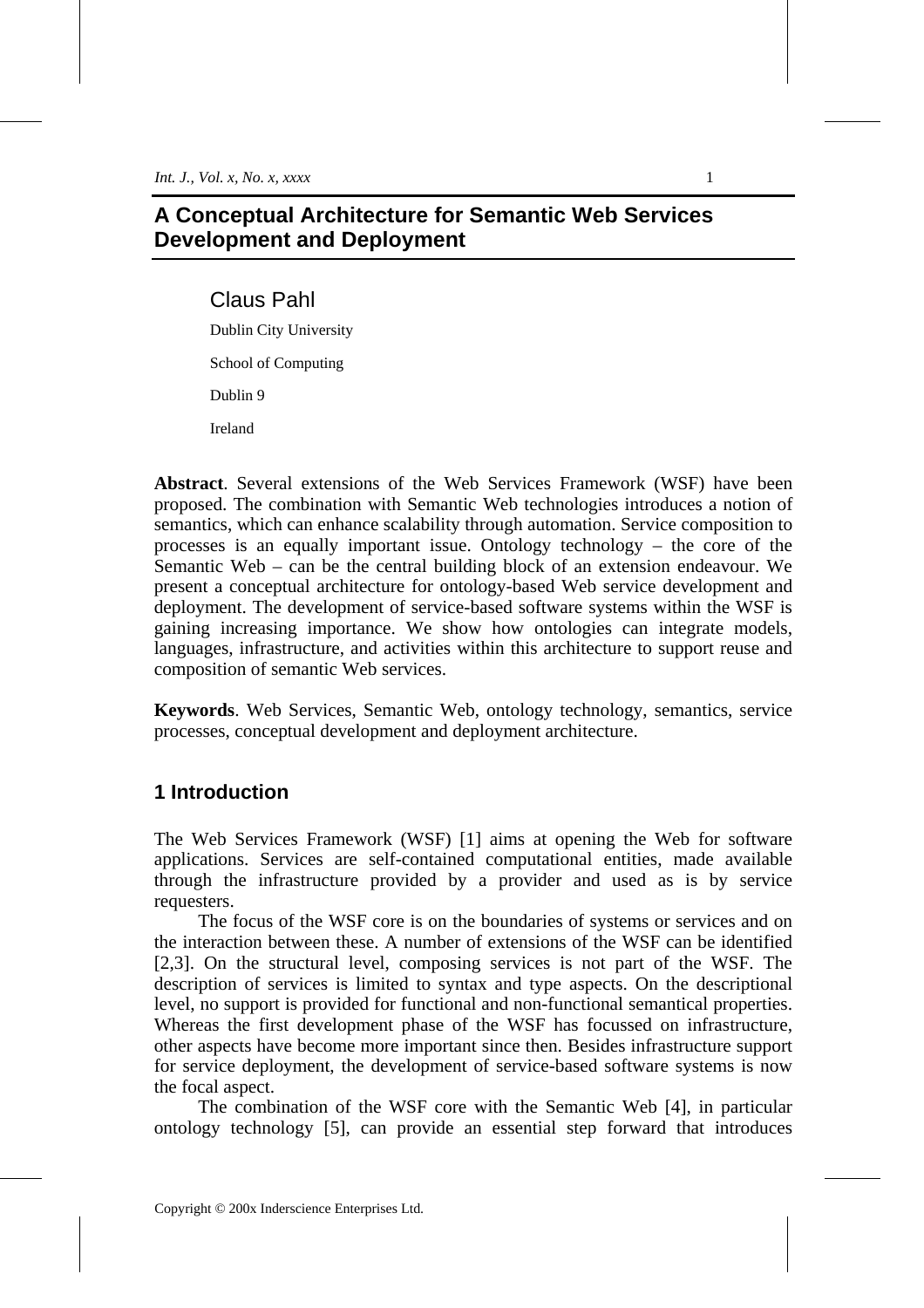meaning to Web services and that provides the foundations to enable a software component-style composition of services to service processes [6].

Previous work on the combination of the Semantic Web and Web Services has often focussed on modelling and language aspects [2,3,7]. More service architectureoriented treatments have neglected the semantical aspects [1]. Here, our aim is to identify the common aspects of semantic Web services approaches [8,9] and capture these in a conceptual architecture. We identify models, languages, infrastructure, and stakeholder activities as the central layers of this architecture. We focus on technologies, such as ontology technology, that can play an integrating role in this endeavour. These technologies are central building blocks of the architecture.

Such a conceptual architecture can form the underlying foundation of a methodology for semantic Web services development and deployment. It provides a taxonomy for a development and deployment platform. A major aim of our proposed architecture is to link models, languages, infrastructure, and activities. The conceptual architecture results from an empirical analysis of work on semantic Web services and Web services infrastructures such as [2,3,9,10,11,12,13,14,15].

In Section 2, we introduce the Web services framework and semantic services. We present our conceptual architecture and the research that led to this architecture in Section 3. In Section 4, we investigate model and language aspects of the conceptual architecture. Infrastructure and activity aspects of the architecture are subject of Section 5. We end with some conclusions.

# **2 Semantic Web Services – Background**

Before we introduce our conceptual architecture, we give an overview of the background technologies – Web services, ontologies, and semantic Web services – involved.

## **2.1 Web Services**

A *Web service* is defined as a provided software system identified by a URI, whose public interfaces are defined and described using XML [1]. Other software systems, i.e. requesters of the service, may interact with the provided Web service in a manner prescribed by its definition, using XML-based messages conveyed by Internet protocols. A wider scope of the service notion includes distributed object – or Webmediated – services.

In the Web services framework WSF [1], a description language, WSDL (Web Services Description Language), is used to describe syntax and type aspects of services, in particular message formats and message exchange details, and their binding to a communications protocol. A registry service, UDDI (Universal Description, Discovery, and Integration), is a repository that allows providers to publish service descriptions and service requesters to search for services. A protocol, SOAP (Simple Object Access Protocol), is used to invoke services.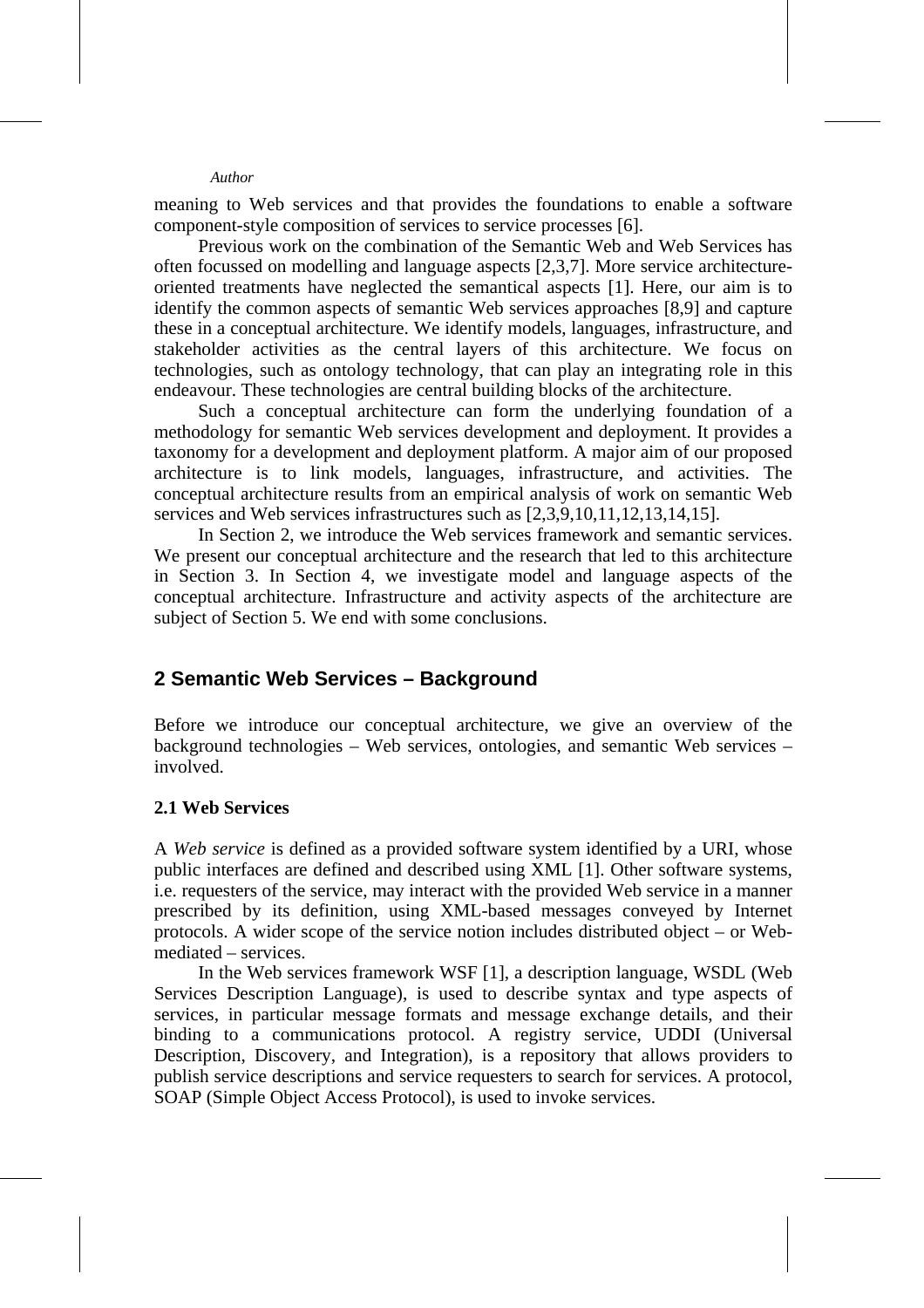## **2.2 Ontology Technology**

The Semantic Web initiative aims at making the Web more meaningful and open to manipulation by software applications [4]. A logic-based approach based on knowledge representation and reasoning forms the backbone. Annotations to Web resources express meaning, which can be used by software agents to extract semantical information about the resource. The requirement for this to work is a precise, shared understanding of these annotations.

Ontologies provide a solution for this requirement. Ontologies define terminologies and semantical properties. Essentially, ontologies are hierarchical definitions of concepts of a domain and descriptions of the properties of these concepts. Logics such as description logics [5] provide the reasoning support. Integrated into an ontological Web framework based on OWL – the Web Ontology Language – sharing of ontologies becomes possible.

Knowledge representation through ontologies can be utilised to describe Web services. Two types of knowledge relevant to the services context need to be represented ontologically. *Domain knowledge* captures entities from the application domain and their properties – domain modelling is a widely accepted requirements engineering method. *Software knowledge* captures software artefacts and their properties. Expressing semantics and reasoning about it is the central goal. Software knowledge is often expressed by incorporating domain knowledge. Description and reasoning facilities provided by ontologies are essential building blocks of a semantic Web services approach.

## **2.3 Semantic Web Services**

Different *development scenarios* for services-based software systems involving requester and provider can be imagined (Fig. 1): collaborative development of services or provider-based development of services with human or automated discovery. In any case, the existence of requester and provider makes sharing of knowledge about services and their context through ontologies necessary. Often, the automation of development and deployment processes involving Web services – from the discovery to the final invocation  $-$  is seen as the ultimate goal [3]. The degree of automation determines the scalability of the architecture. A cornerstone of such an endeavour is the support of semantics [2,3,7,12,13,14,15,16]. The WSF focuses on message format and message exchange mechanisms to provide and invoke services. In addition, various semantical properties of services are relevant for a service user, e.g. [2,10]:

- *Transitions*: the abstract behaviour is often represented in a transitional form describing in/out-transitions.
- *Dependencies*: the interaction of a requestor with a service might be constrained, i.e. operations can only be invoked following an *interaction pattern* or *protocol*.

*Title*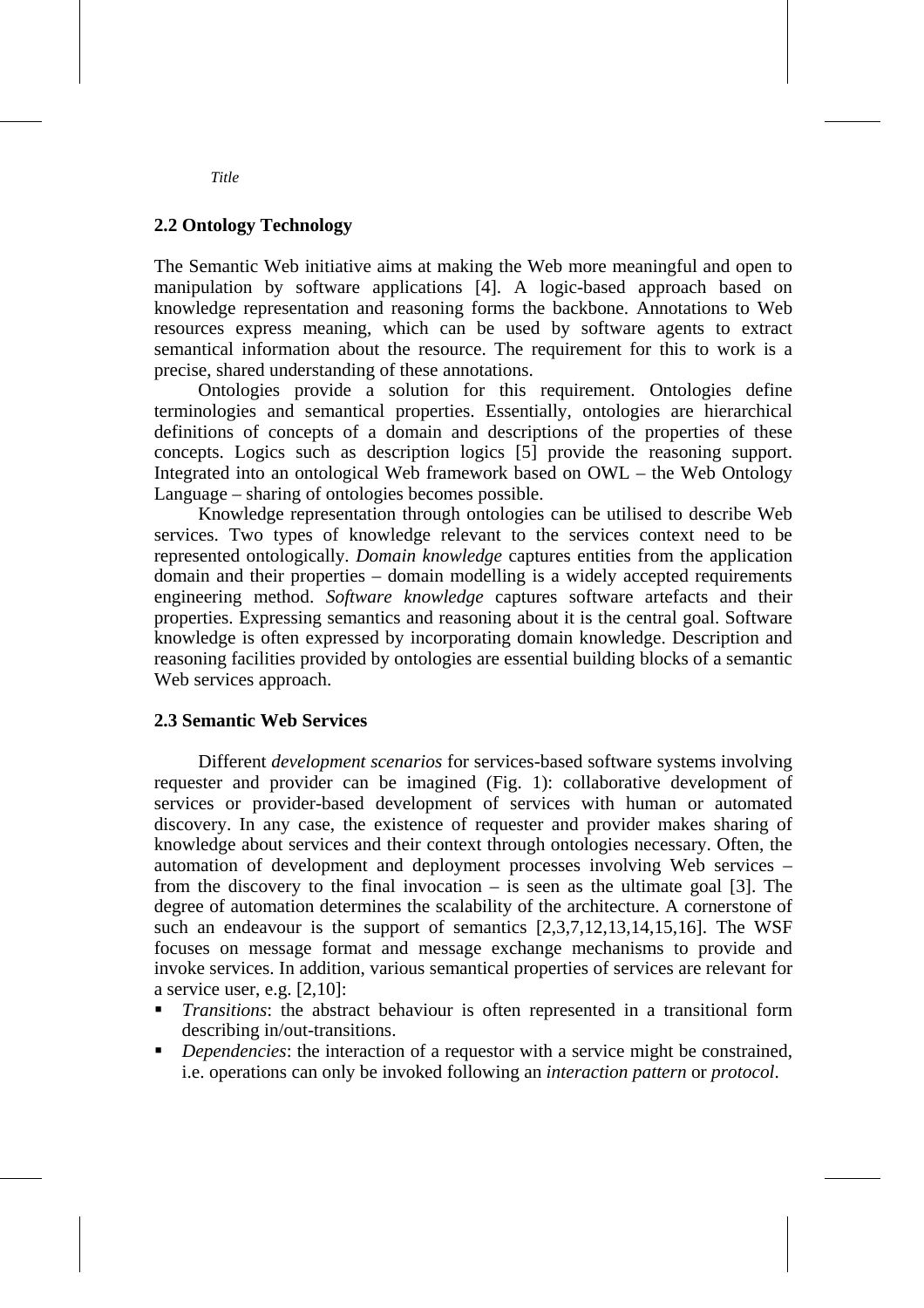*Interaction processes*: the internal process and interaction structure, possibly involving other services, that provide the functionality for the service. While similar to the external interaction patterns, this needs to address *data and control flow* and *synchronisation* more explicitly.

In order to support semantic service reuse and composition, ontology technology has been proposed as a means based on successful techniques used in WSF extensions – domain modelling [3], design-by-contract [2], and process composition [17]. We propose to integrate these into a coherent conceptual architecture for semantic Web services. Semantical properties – including behaviour and dependencies – enable the reuse of services and their independent composition, resulting in a platform-specific development and deployment style for Web services. Ontologies can represent semantics in a shared, machine-processable format.



Figure 1. Semantic Web Services Development and Deployment.

# **3 A Conceptual Architecture for Semantic Web Services**

The conceptual architecture that we have developed shall be introduced in this section. The architectural is based on an empirical analysis of current research in this area that we have carried out to identify commonly addressed issues and also areas where still work has to be done.

# **3.1 Development and Deployment of Service-based Software Systems – some Observations**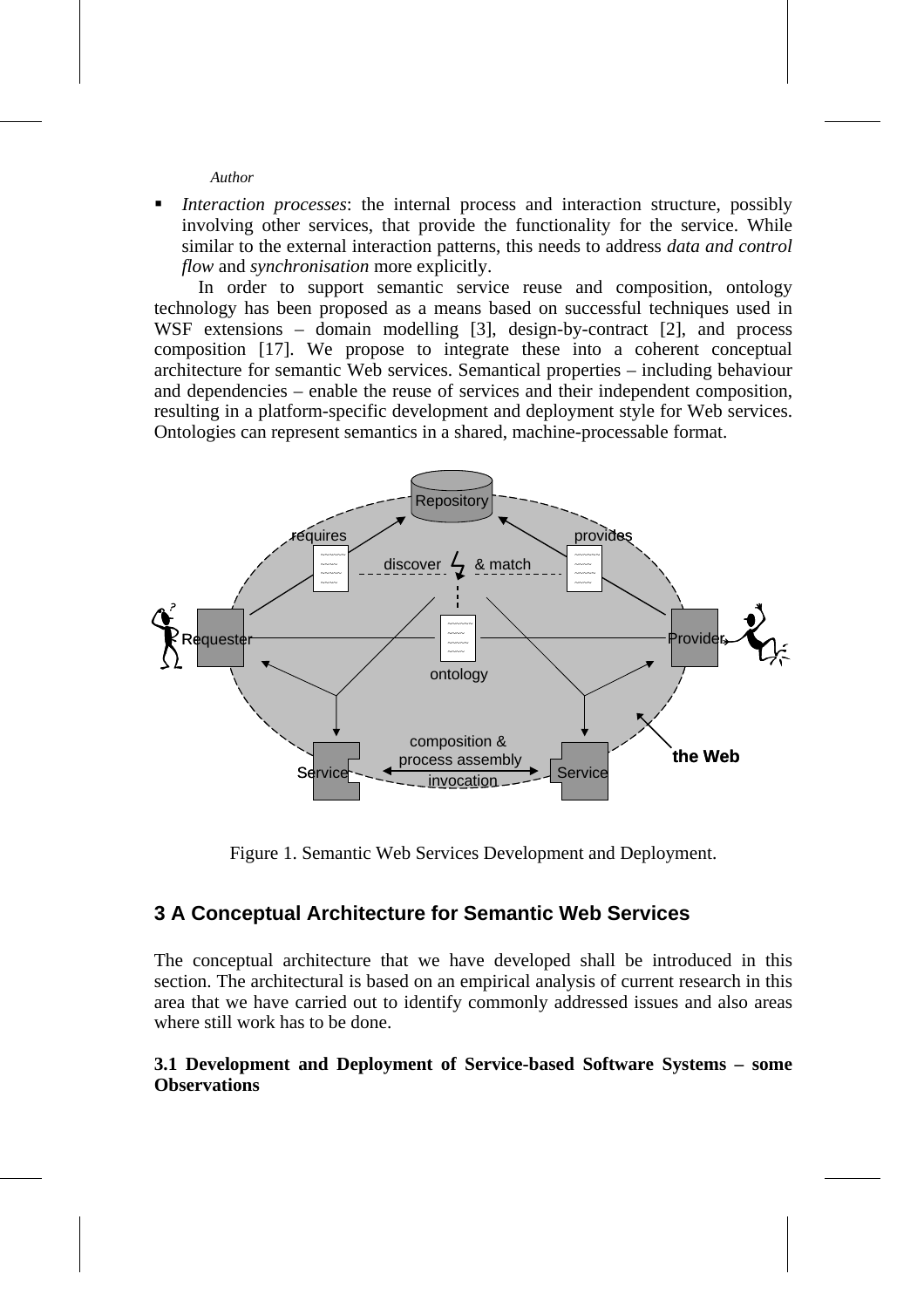Services for the WSF are coherent collections of operations described in an interface and provided to a user. Often a service is seen as an abstract notion that must be implemented by a concrete agent [1]. There are consequently two aspects of services:

- *Internal View*. Services provide functionality through operations. These operations might encapsulate an internal state; their behaviour needs to be coherent in terms of the service they provide.
- *External View*. Two different roles those of requesters and providers are immediately apparent, see Fig. 1. The interaction between these – either humans or software agents acting on their behalf – is a central aspect. For instance, agreement on the service semantics and the mechanisms of message exchange are vital.

Both the internal and the external view need to be looked at in the context of service development and deployment:

- *Models and Languages*. These provide the foundations necessary to model services as coherent sets of operations. All service aspects relevant for a potential user need to be captured in abstract descriptions. In open environments, representing and sharing knowledge is central.
- *Infrastructure and Activities*. Specific interactions are required between requester and provider – activities such as discovery, composition, and invocation of services. These have to be supported by an adequate infrastructure consisting of protocols and tools.

Service-based platforms such as the WSF are based on remote procedure call mechanisms, adding a publication and discovery infrastructure, see Fig. 1. We suggest an extension of these platforms towards a service-oriented development and deployment architecture by adding further development infrastructure, e.g. semantics and composition. We will introduce our conceptual architecture, which provides an abstract model of the development and deployment context, in Section 3.2. This architecture integrates the various aspects involved, including underlying conceptual models, languages, development and deployment infrastructure, and activities of the stakeholders.

## **3.2 The Conceptual Architecture Definition**

In the first-generation WSF, there is no support for semantical descriptions or the composition of services. For instance, business processes cannot be modelled. Some attempts have already been made to rectify this. Web service composition languages such as WS-BPEL allow Web services to be composed through choreography and orchestration [18,19]; OWL-S (formerly known as DAML-S) [2] is a Semantic Webcompliant ontology for Web service description, and the Web Service Modelling Ontology WSMO [16], which is based on the Web Service Modelling Framework WSMF [3], is another ontology-based modelling approach.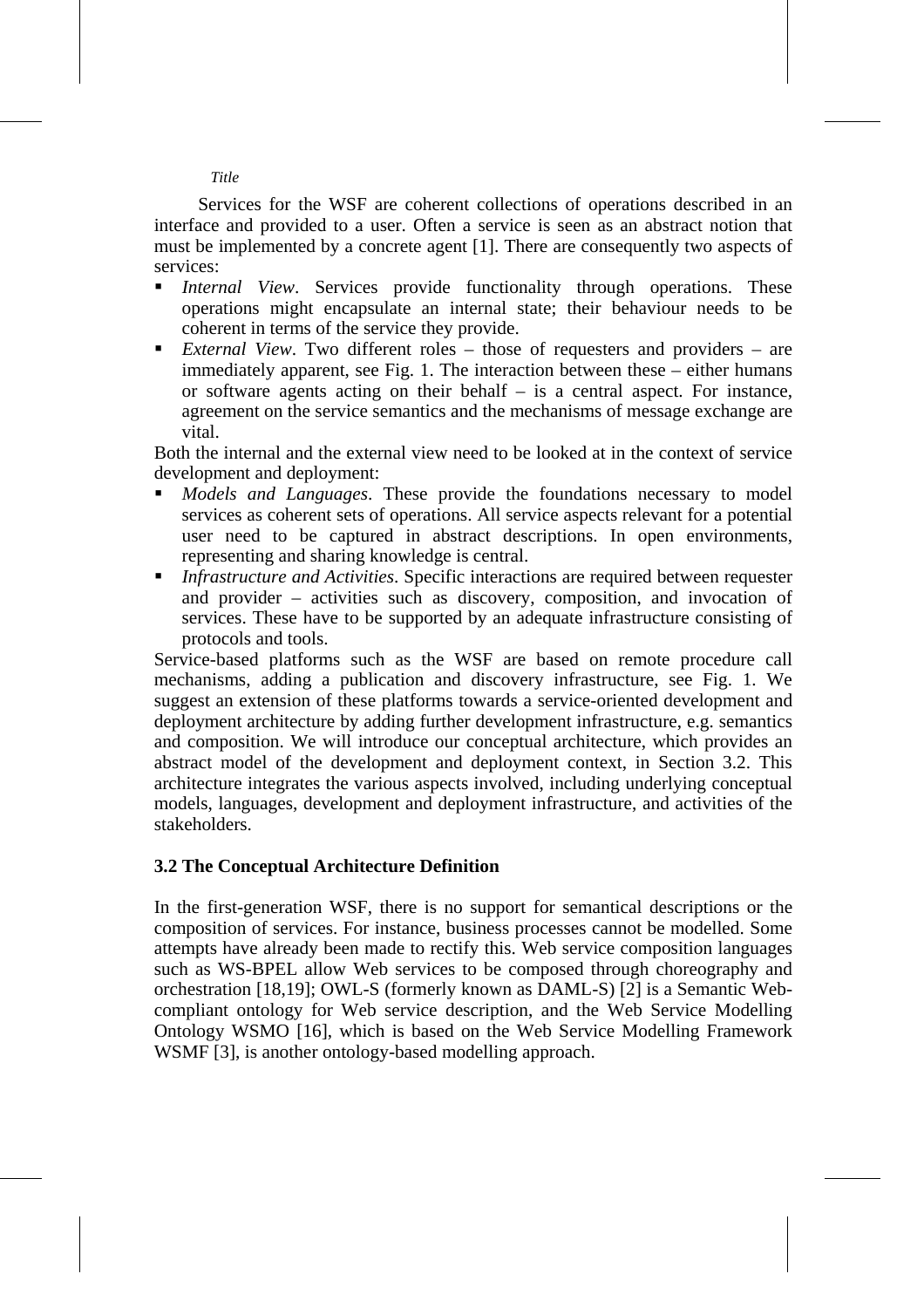

Figure 2. A Layered Conceptual Architecture for Semantic Web Services.

For our conceptual architecture, we propose to follow the route taken by OWL-S and WSMO/WSMF towards an extended WSF and base our architecture on *ontology technology* as a central element. Moreover, we add a new aspect. Component technology [6] aims at modular composition of software systems from self-contained, reusable components described by contract-based interfaces and explicit context dependencies. The *principle of composition* in the WSF is *process assembly*. Looking at component technology explains our motivation. WSDL descriptions do not make dependencies on other services explicit; they do not state their infrastructure requirements – which would, however, be a prerequisite for reuse and independent composition. The Web services platform focuses on messages, i.e. sees the description of message formats and their exchange at the core, rather than the effects that are caused by message exchange. We focus on service semantics in the context of service composition through choreography and orchestration where dependencies have to be made explicit.

The *service development and deployment aspects* (model, language, infrastructure, and activity) form the different *layers* of our *conceptual architecture* – see Fig. 2. We will discuss the central architecture aspects – model and language, infrastructure and activities – in Sections 4 and 5, respectively.

Fig. 2 indicates that the link layer between internal and external layers is an essential component of the architecture. The two lower layers cover aspects that have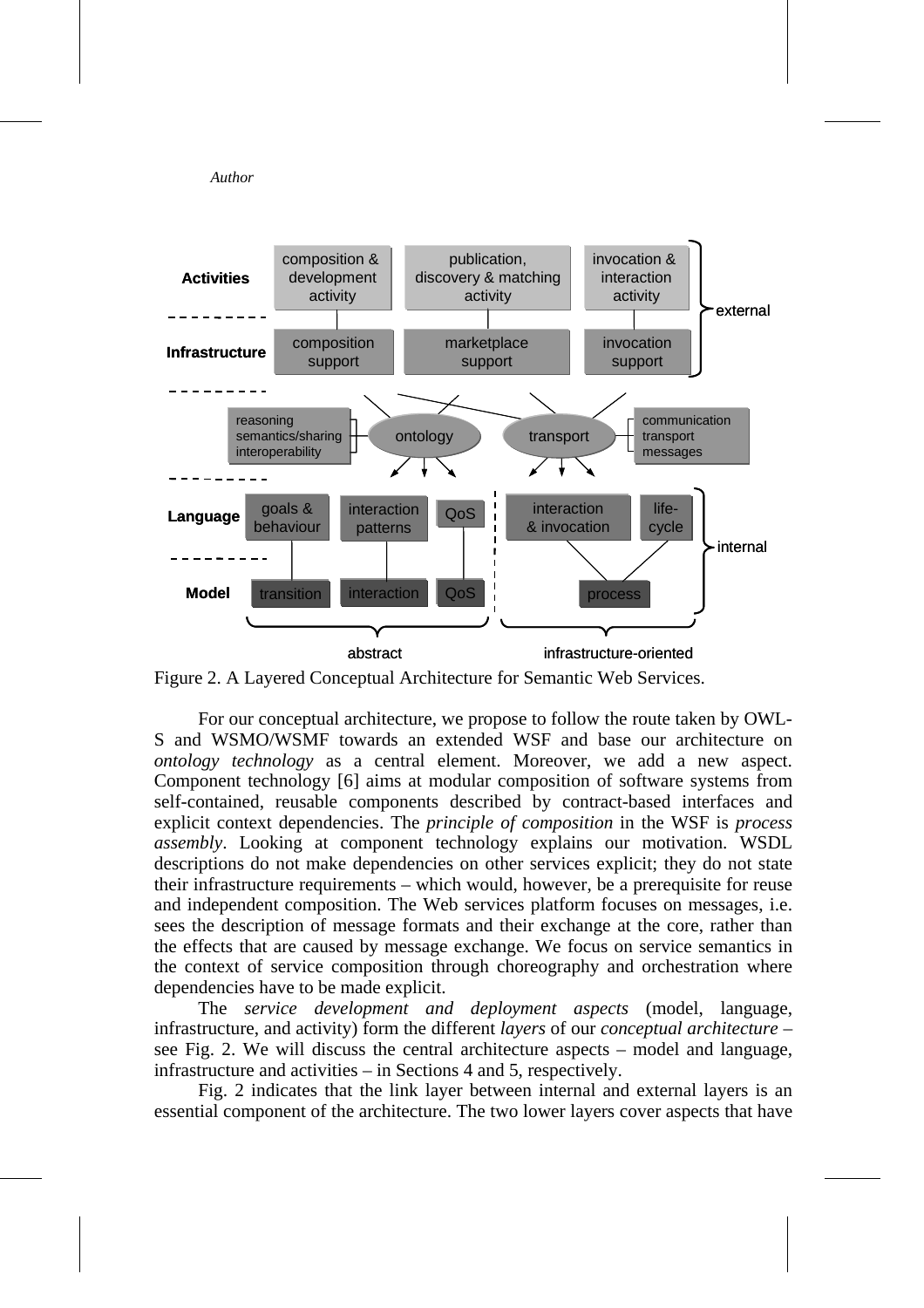already been addressed by the community. The upper two layers are based on the philosophy of the WSF as a software engineering platform. Consequently, the two link components of the architecture aim to integrate the layers:

- The *ontology component* provides semantics and a notation for models and languages and is the basis for infrastructure elements and activities. The Web standards XML, RDF, and OWL form the platform for interoperability, semantics, and reasoning. This component is more development oriented. We will focus in the remainder on the ontology component.
- The *transport component* provides distribution technology. It is based on the core protocols for the Web services platform, consisting of the Internet protocols, Web-specific protocols such as HTTP and XML Protocol, and Web servicespecific choreography and orchestration standards. The transport component addresses the technical side of composition and acts as support infrastructure for other activities. This component is more deployment oriented.

The WSF as the deployment platform determines to some extent the development part of this architecture.

## **3.3 Towards a Semantic Web Services Development and Deployment Methodology**

The conceptual architecture provides an architecture (in a technical sense) for a *semantic services development and deployment methodology*, identifying the overall task of the methodology, its core components, and how these work together. Automation of stakeholder activities in a shared and distributed environment, such as the discovery and selection of suitable services for a requester, requires a new distributed type of development and deployment methodology in the Web services environment based on joint activities, shared knowledge and artefacts, and reuse – supported by a distributed infrastructure geared towards this purpose.

A methodology for semantic Web services development and deployment is needed to establish the WSF as a software platform. A software engineering methodology consists of a collection of methods that address activities to solve particular problems. Principles and theories determine these methods. Models and languages based on the principles and theories together with infrastructure support enable these (usually activity-specific) methods to be applied.

Our aim is to provide an architecture for this methodology by identifying the major tasks of a software engineering approach for this context (see Fig. 1), by identifying the central components of this methodology, and to capture how these relate to each other. Defining and validating these methods based on this architecture would be the next step towards a methodology.

The lower two layers of the conceptual architecture (see Fig. 2) are based on existing research, e.g. [2,3,7,8,9,10], showing success in this direction in terms of models and languages. The upper two layers are induced by the philosophy of the WSF, as indicated in Fig. 1, and core standards and extensions as they are defined by the W3C and other organisations. For a methodology to be established, these layers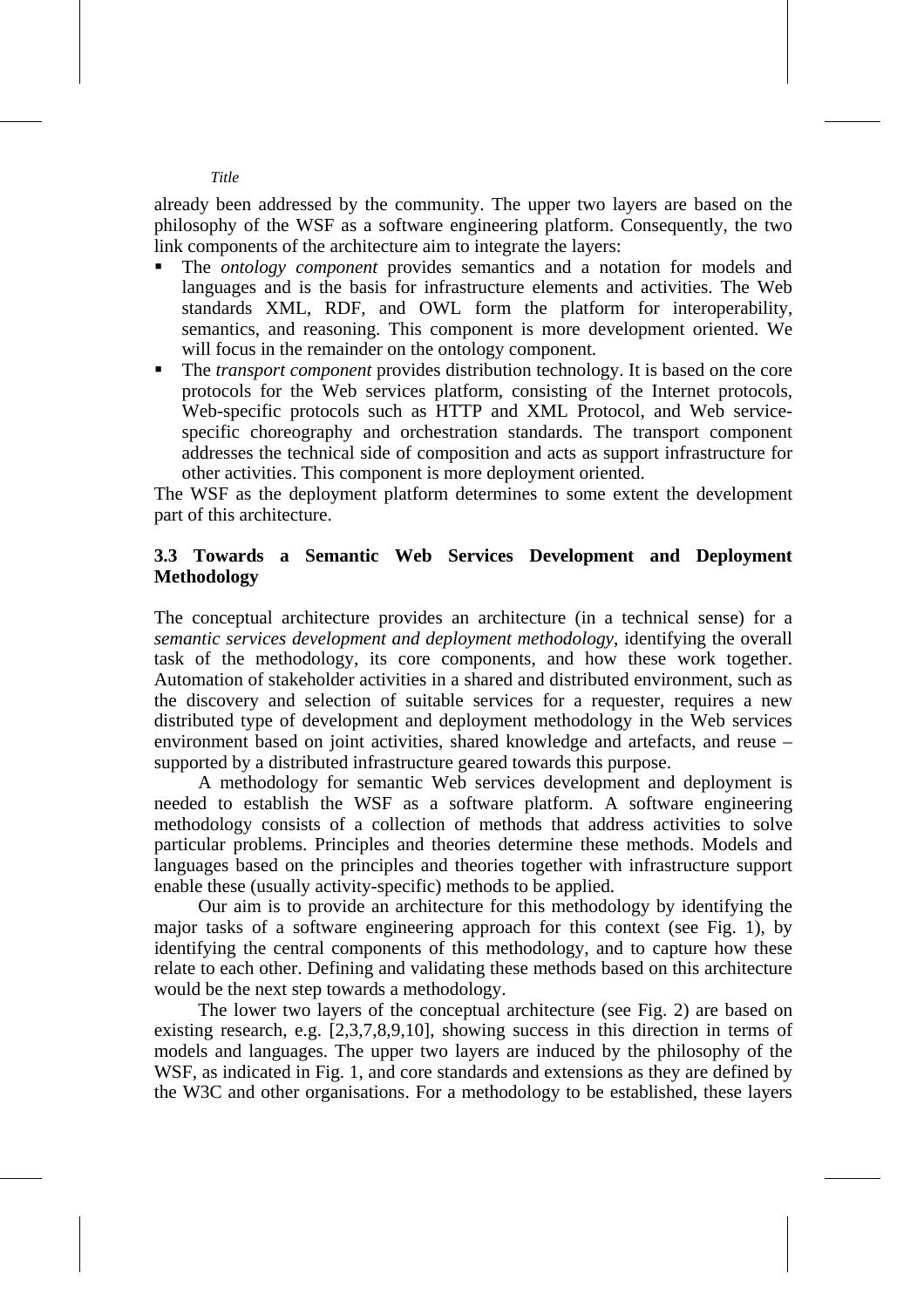need to be linked and integrated. We have identified ontology and transport technologies are suitable links for the development and deployment aspects, respectively.

### **3.4 An Illustration of the Conceptual Architecture**

In Fig. 3, we have illustrated a *sample service description* – representing a provided *online bank account* service. The service description lists a number of individual operations. We have used pseudocode for signatures and pre-/postconditions based on the ontology languages – a formulation in proper description logic, a foundation for ontology languages, will be discussed later on. We have limited the specification in terms of pre- and postconditions to two operations. The specification here is not meant to be complete; it aims to illustrate the architecture concepts.

In the context of the WSF, a potential requester of a service can use a similar specification as a requirements definition and search a repository or marketplace to discover provided services that match. The requirements specification forms a query. The ontology language is the query language. The ontology provides the vocabulary for the query. A query should result ideally in the identification of a suitable (i.e. matching) description of a provided service.

```
Service BankAccount
    Signatures and Pre-/Postconditions 
      login 
          inSign no:int, user:string 
          outSign void 
      balance 
          inSign no:int 
          outSign real 
      lodgement 
          inSign no:int, sum:real 
          outSign void 
          preCond true 
         postCond balance(no) = balance(no)@pre + sum
      transfer 
          inSign no:int, dest:int, sum:real 
          outSign void 
         \frac{1}{2} preCond balance(no) >= sum
         postCond balance(no) = balance(no)@pre - sum
      logout 
          inSign no:int 
       outSign v
oid 
    Service Process 
      login;!(balance+lodgement+transfer);logout
```
Figure 3. A Provided Online Bank Account Service.

In the following sections, we will explain and illustrate the conceptual architecture using the banking example introduced here. We will use concrete technologies to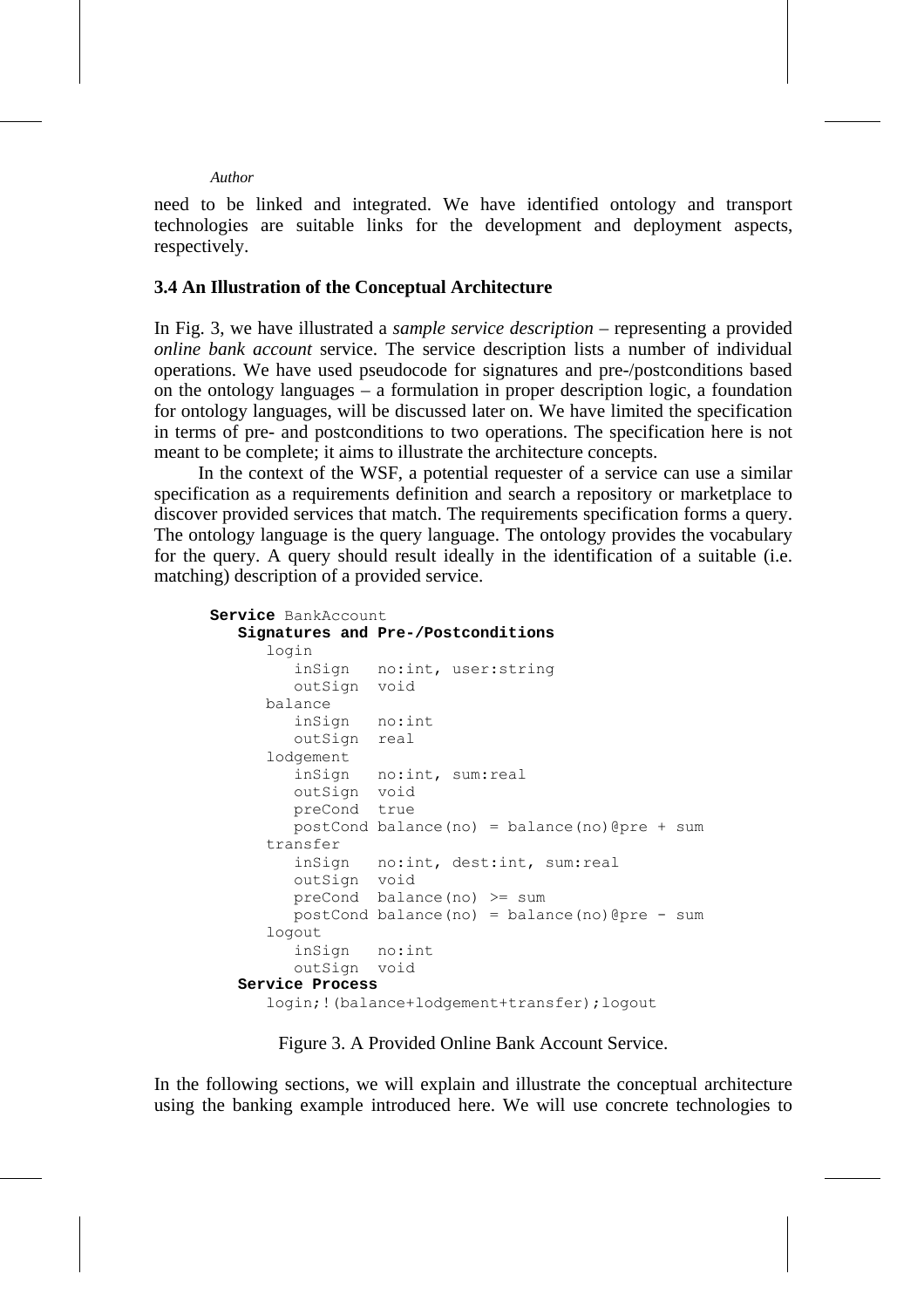demonstrate how the frame defined by the architecture can be filled. Section 4 will look at the two lower layers (models and languages); Section 5 will focus on the upper two layers (infrastructure and activities).

# **4 Models and Languages**

The semantic description of a service in a shared knowledge representation format, based on common domain and computation models, is a central element of our conceptual architecture for services. These models need to be made available through appropriate languages. Knowledge engineering becomes therefore a pivotal technology.

# **4.1 Service Models**

Taking the concepts of the various semantic Web services approaches on board, we can identify essential aspects of Web services that should form core elements of Web services modelling and specification:

- *external descriptions* of the service in terms of its *goal* or *purpose* (assumptions and characterisation of the expected outcomes in terms of domain concepts), the *effect* (how acceptable input is transformed into output), and interaction protocols (ordering of operations) – these aspects often form the *contractual information*,
- *internal descriptions* of composed services including data and control flow that coordinates interactions between subservices,
- *interaction infrastructure descriptions* for services consisting of input/output data formats and ports and the protocol binding to handle the message exchange.

We have captured these aspects through the models and languages of our conceptual architecture.

In particular computational aspects of service properties need to be based on appropriate models that underlie semantical description and reasoning. We have outlined the types of information needed to adequately represent service behaviour, including input/output behaviour, interaction protocols, and service composition and communication [20]. Three types of computational models can address these aspects:

- *Transitional model*: an abstract view on services and in particular on service operations is the transitional input-output behaviour. These descriptions are often called contractual information; pre- and postcondition-based techniques are usually used [21]. A suitable model that covers the contractual aspects of the service is a state-transition model defining operations as transitions in a state space.
- *Interaction model*: an abstract view on a service's interactions with a service user. Often, only certain interaction patterns based on the offered operations are possible. Constructors such as sequence, choice, and iteration can be used to formulate these interaction protocols. Again, a state-transition model, here with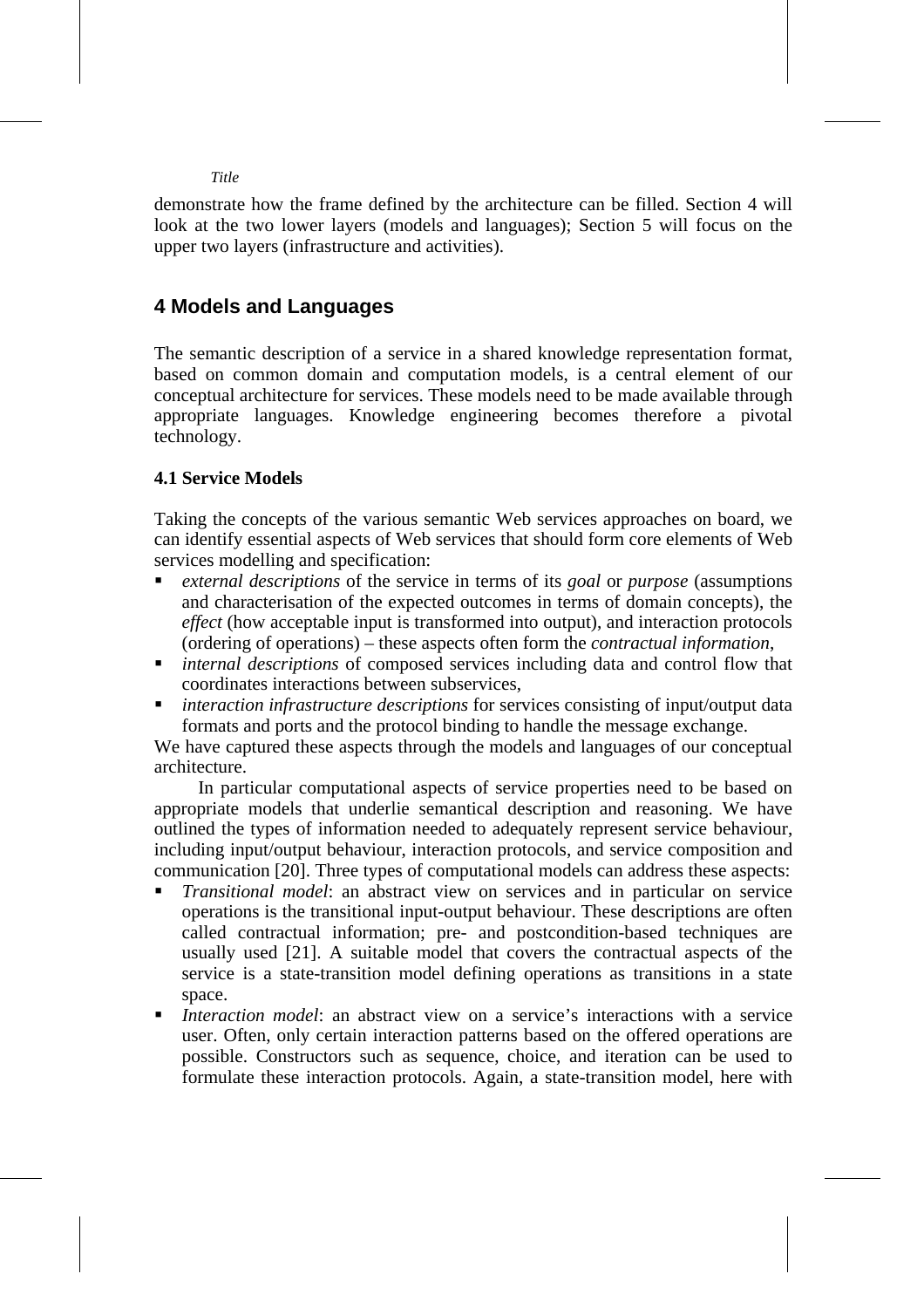constructors to compose transitions, is suitable to model the interaction behaviour of a single service or operation and to capture the service interaction patterns.

 *Process model*: a more detailed view on interactions between services, viewing services as interacting processes. The interaction between a service and its user and also between the internal subservices used to provide the overall service needs to be addressed [11]. In both cases, the focus is on sending and receiving messages, and on the synchronisation between processes. A classical process model, as formulated in process algebras, can form the basis here to cover process synchronisation aspects for service invocations.

*Quality-of-Service models* complement the range of models [15] – which can range from software attributes such as maintainability, security, and efficiency to aspects such as pricing. We will ignore quality-of-service attributes here and focus on functional behaviour.

We can classify the conceptual models (and the corresponding languages) into two categories: *abstract* and *infrastructure-based*. Only the process model falls into the latter category since it refers to an abstraction of the WSF infrastructure; the other models refer to abstract, infrastructure-unrelated service properties.

## **4.2 Abstract Service Description**

We suggest an ontology language [2,3] to introduce a description notation for abstract Web service properties. We use a description logic here [5], which underlies an ontology language such as OWL. Description logics are based on the idea of defining a concept in terms of its properties in relation to other concepts. The language we use here is an extension of classical description logics to address the semantical aspects identified in Section 2.3.

### *Describing Services as Processes.*

Central to the modelling and composition aspect of the conceptual architecture is to understand services as processes. Service processes and service-oriented composition have not been addressed in the current WSF. A process view – which we can capture in ontological terms – allows us to include process composition and interaction. Moreover, it helps us to formalise (and eventually automate) stakeholder activities. Consequently, ontologies describing service properties in their domain context should support service composition and processes.

*Description logic* [5] knows two basic elements. *Concepts* are classes of objects with the same properties. For instance, in a banking application, an *Account*  is a central concept. *Roles* are relations between concepts. Roles express properties of concepts in relation to other concepts. An *Account* can be characterised by a *balance*-property, which relates *Account* with a *Numerical* value concept.

Concept descriptions are constraints based on simple set-theoretic operators and quantified expressions. *Operators* include  $\neg$ ,  $\cup$ ,  $\cap$ , and  $\rightarrow$  with their usual settheoretic meaning. For instance, *CurrentAccount* ∪ *SavingsAcconut* is the concept that describes the union of both account classes. The *value restriction* ∀*R.C* for a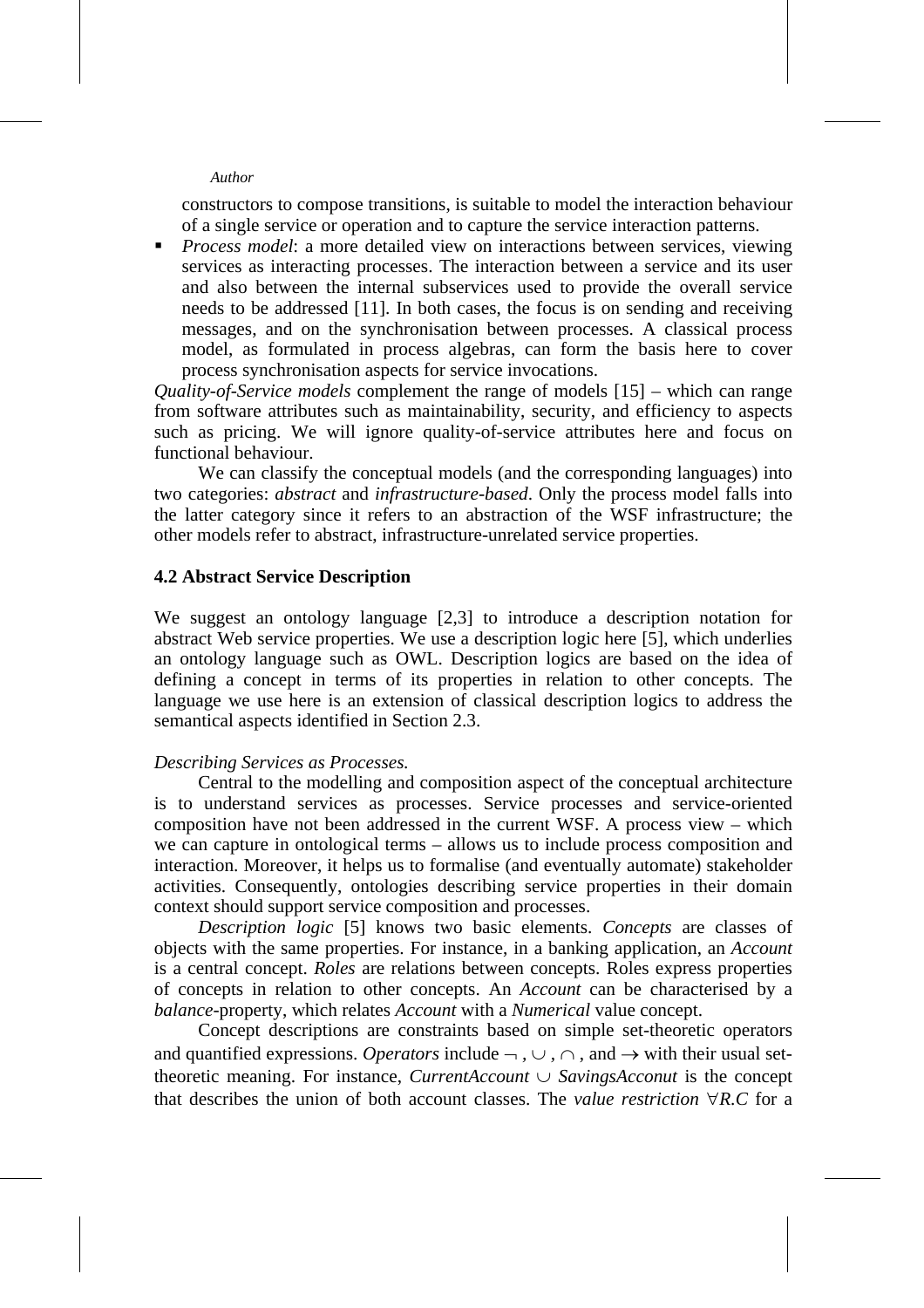given concept *C* restricts the values of role *R* (as a relation) to elements that satisfy *C*; the *existential quantification* ∃*R.C* requires the existence of a role value satisfying *C*. For instance, an *Account* could be characterised by a numerical balance property ∃*balance.Numerical*.

Different ways to model services have been suggested. In [2,13], services are represented as concepts, with properties associated through roles. In [10,11], services are modelled as roles, interpreted by accessibility relations between states. Essential for our conceptual architecture is to provide operators to compose services based on the idea of services as interacting processes.

### *Goals and Behaviour.*

We can associate pre-state and post-state descriptions with services and their operations. Properties of these states (possibly in different formats) can be expressed using roles.

- *Goals* are abstract specifications of service behaviour [3]. *Assumptions* are prestate properties that summarise domain concept definitions relevant to the service, such as 'account' or 'balance'. The goal itself is an expression of the expected outcome of a service execution, usually involving the assumed concepts. A banking example is the expectation that after lodging money into an account, the balance will have increased.
- *Contractual information* about behaviour can be specified in terms of pre- and postconditions [2]. These conditions are expressions relating to parameters of the service operation signature, possibly involving domain concepts. For a lodgement service, the sum transferred into an account plus the pre-state balance yields the post-state balance. Contracts are refinements of goals [3].

Often, extensions of classical ontology languages are necessary to enable goal and in particular contractual specifications. In [10,11], it is necessary to introduce names into role expressions in order to express parameters. An example of a postcondition specification is

## ∀ *lodgement*◦*SumN* ; *postCond. equal*(*Bal; Bal@pre* + *Sum*)

saying that a transitional role *lodgement* (which is a service operation) is applied to parameter name *SumN* , and that after execution the balance *Bal* is increased by *Sum*  in the post-state (which is the postcondition).

### *Interaction Protocols.*

Interaction protocols are pattern expressions constraining the order in which operations of a service can be invoked. In order to facilitate these expressions, we need introduce control flow operators – e.g. ; (sequence),  $+$  (choice), and ! (iteration) – to support the *interaction model* [11]. For instance,

*login*; !(*lodgement* + *transfer + balance*)*; logout*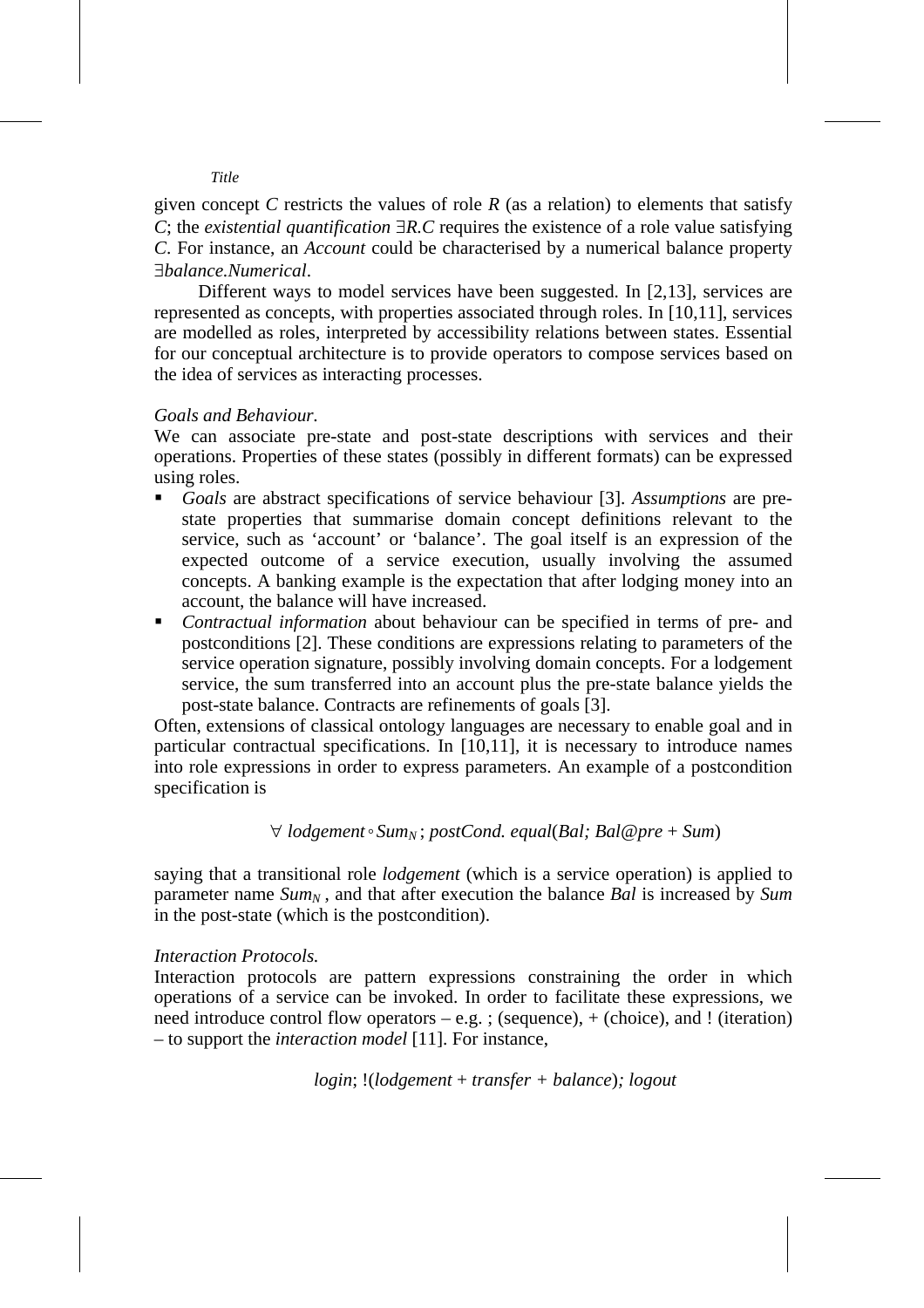expresses that after logging in to the online banking system, money can be repeatedly lodged or transferred or the balance can be requested, before the user logs out.

## **4.3 Infrastructure-based Service Descriptions**

### *Service Synchronisation and Invocation.*

In order to deal with synchronisation and actual interactions described in the *process model*, we need to take another view on service operations. So far only considered as transitions in state-based systems, we need to consider both the requester and the provider of these transitions. For instance, an automation of accesses to UDDI repositories would require such a process communication view. A description notation can build up on the ontology language for abstract service description by adding process calculi elements.

- *Ports*. The service operation names define ports that, if synchronised with another port from another service process, can form an interaction channel.
- *Orientation*. Each port carries additional information indicating whether it is used for sending or receiving on the channel. We use *op*(*a*) for input (receiving) and  $op(a)$  for output (sending) following [17] instead of an abstract role expression such as *op*◦*a* that we have introduced in Section 4.2.

The service process expression

# *getBalance*(*bal*); *setBalance*〈*bal* + *ldg*〉

based on the abstract expression

### $getBalance  $\circ$ *bal<sub>N</sub>*;  $setBalance \circ (bal_N + ldg_N)$$

expresses that the specified service receives input *bal* using port *getBalance* and then sends the value of *bal* + *ldg* back to the remote service using port *setBalance*.

#### *Service Lifecycle.*

A notation to express service process interaction can be used to formalise an *activitybased lifecycle view on services* [22] – which leads us into the infrastructure and activity aspects of our conceptual architecture. Addressing the complete software lifecycle is an essential aspect of software engineering methodologies. A service lifecycle is determined by activities such as matching, composition, and execution, and supported by infrastructure facilities such as repositories, brokers, and protocols. The lifecycle can be expressed as a process where different ports represent the infrastructure to support activities. A service port actually facilitates several activities:

 *Contract*. Using contract ports, matching constraints guard the establishment of an invocation infrastructure using different types of invocation ports.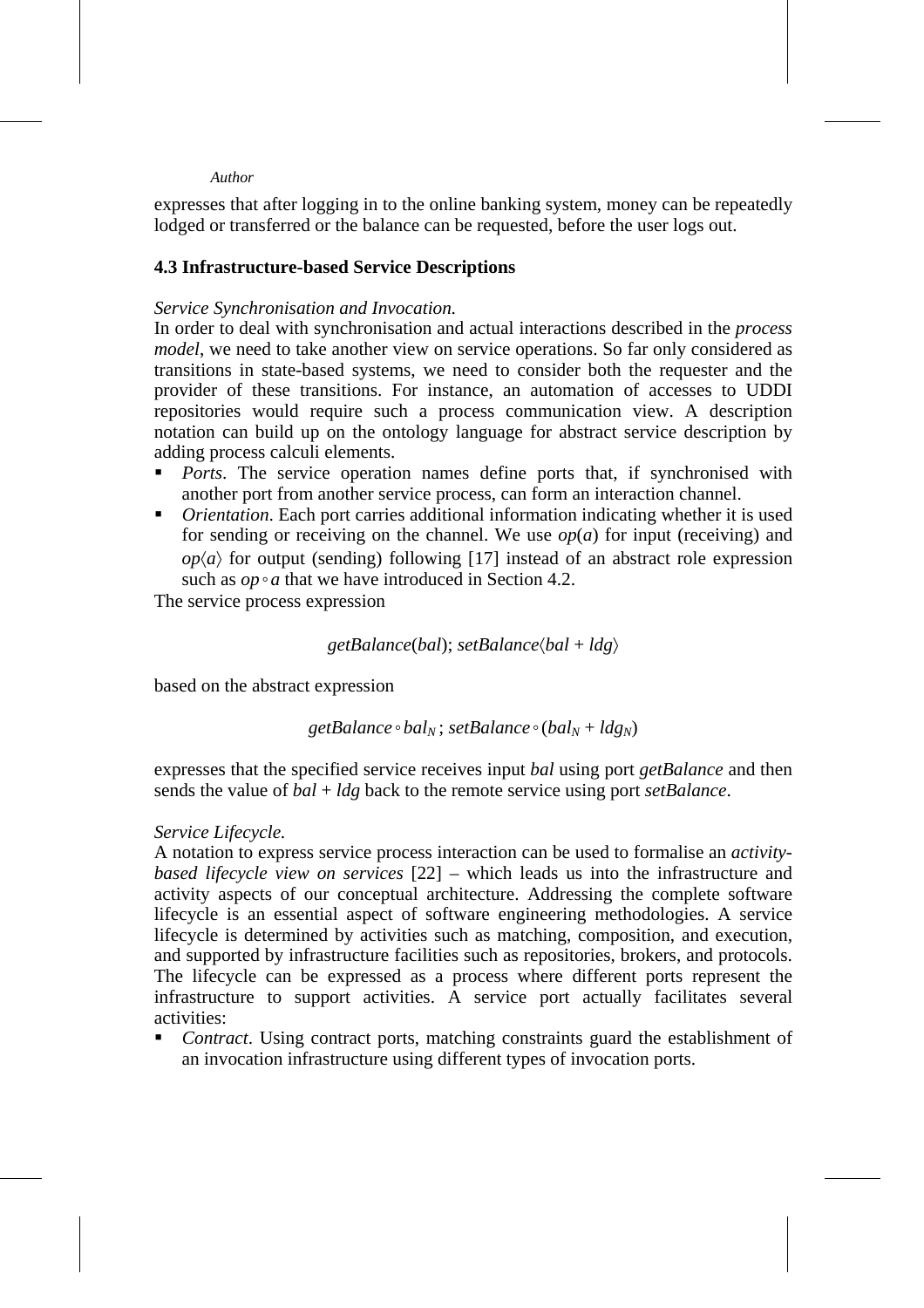*Invocation* and *Reply*. Invocation ports allow a service to be invoked and necessary parameters to be passed. Message type aspects constrain this interaction. Often, a service reply is communicated on another channel.

A provider lifecycle based on these service port types could follow the pattern

# $serv_{CTR}(serv_{INV})$ ; !( $serv_{INV}(a, serv_{REP})$ ;  $serv_{REP}\langle f(a) \rangle$ )

with the activities contract matching  $\text{serv}_{\text{CTR}}(\text{serv}_{\text{INV}})$ , invocation  $\text{serv}_{\text{INV}}(a, \text{serv}_{\text{REP}})$ , and replying  $\text{serv}_{\text{REP}}(f(a))$  for the contract, invocation, and reply ports  $\text{serv}_{\text{CTR}}$ ,  $Serv_{INV}$ , and  $Serv_{REP}$ , respectively [10]. The interaction pattern expresses that, after a contract match, a service can be invoked and a reply can occur repeatedly. This would formalise the UDDI-supported matching of WSDL descriptions of Web services and their invocation using SOAP in the WSF [1].

# **5 Infrastructure and Activities**

The core task of a services platform is to facilitate service invocation, but it also needs to support other stakeholder activities such as composition or publication and discovery, see Fig. 2. The activities are core elements of a development and deployment methodology. The basic requirements for our conceptual architecture arise already from the infrastructure required for discovery and invocation in the WSF. Semantic description and composition services can be layered on top [23].

# **5.1 Infrastructure Tools and Facilities**

Infrastructure tools and facilities aim to support the development and deployment activities. They build up on *distribution technology*, i.e. the layered transport model, and *knowledge and semantics technology*, i.e. the layered ontology model; see Fig. 2. Central infrastructure components are:

- *Marketplace*  based on transport and ontology technology to support publication, discovery, and matching based on semantics-enabled UDDI and WSDL.
- *Composition* based on transport and ontology technology to support composition through orchestration and choreography based on service semantics and interaction.
- *Invocation*  based on transport technology to support interaction for service invocation based on Web protocols.

Infrastructure tools and facilities such as repositories, brokers, composition engines, and protocols are usually provided through suitable APIs.

The central activities invocation and execution of Web services shall be based on the *layered transport model*. Starting at the bottom, message types characterise the payload of *messages*. *Transport bindings*, e.g. SOAP, define the message layout. Exchange-related aspects – protocol properties such as resending rules – are also part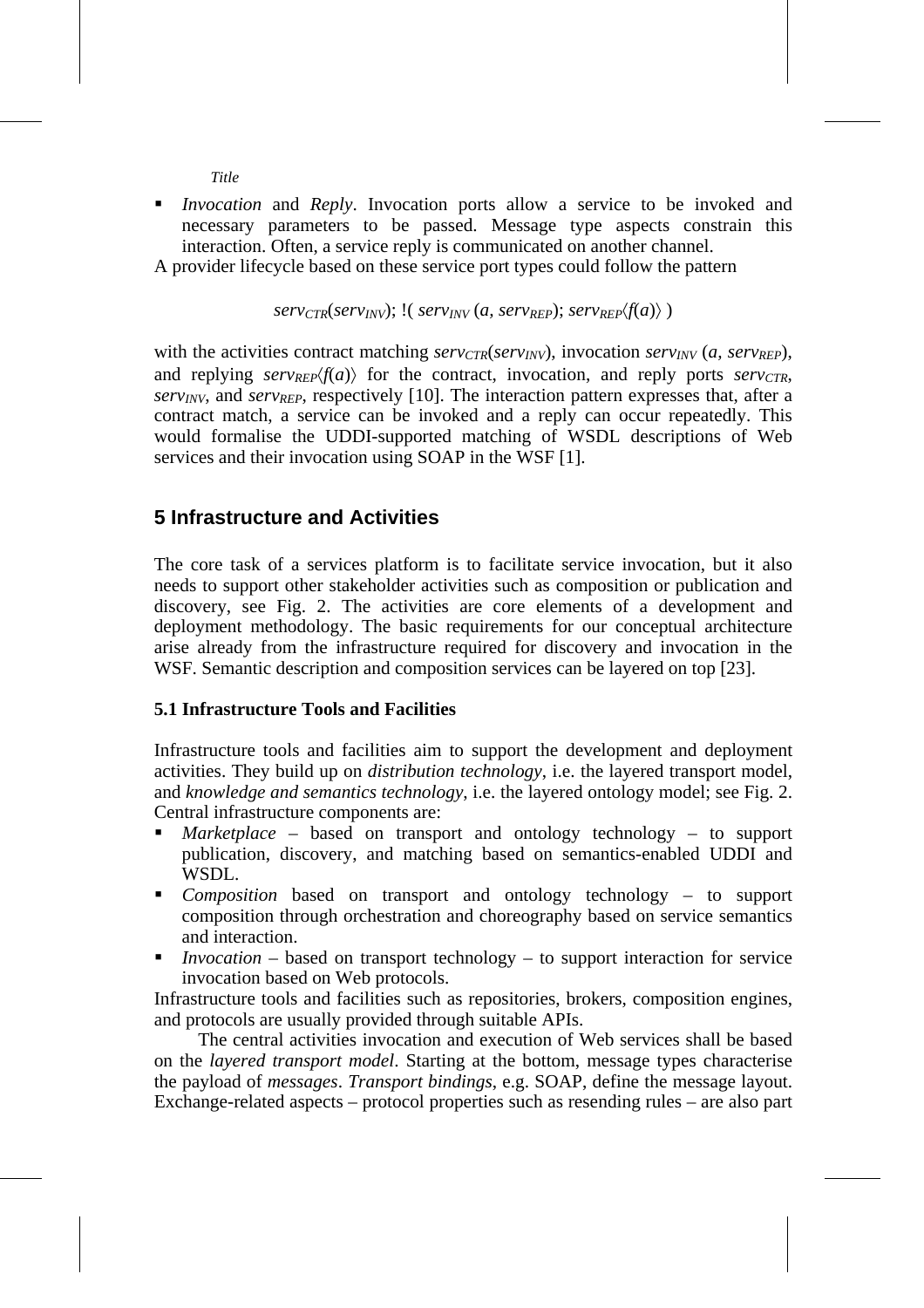of the transport model. The essential elements are the *interaction processes* – defining the sequencing of send and receive operations.

## **5.2 Development and Deployment Activities**

A Web services platform needs to enable stakeholders (providers and requesters) to carry out development and deployment activities. Building up on core technologies (transport/distribution and ontologies), activities such as discovery, composition, and invocation and interaction need to be facilitated. Distribution is a property of a Web services architecture. Both development and deployment activities take place in this distributed context. A simplified distributed development and deployment process based on discovery, matching and invocation/interaction activities can be modelled through a lifecycle protocol; see Section 4.3.

### *Publication, Discovery, and Matching.*

Requesters need to find and compare service providers for the services they need. The infrastructure that the WSF provides is the UDDI registry. Providers can publish descriptions of their services in these registries which can then be searched.

The central difficulty is *matching* [24], i.e. to find the service(s) that most closely match the requirements of the requester. In an automated setting, a software agent will use requirements formulated by the requester in a shared ontology language to search repositories for matching services. A notion of matching needs to capture the idea of satisfaction or refinement. A provided service needs to be at least as good as the requested one. In an ontology language, the *subsumption* concept – the subclass relationship between concepts or roles – captures this. A service matching notion needs to be composite, as services themselves and also their descriptions are composite. For each of the individual aspects we need some kind of metric to decide matching. Each of them is supported by an underlying conceptual model (Section 4.1).

- *Goals and contractual information*  based on a transitional model. For instance, refinement-based notions of matching can be used; weakening the precondition and strengthening the postcondition is a standard choice [21,24].
- *Interaction protocols* based on an interaction model. A notion of simulation can form the basis of matching [17].
- *Processes*  based on a process model. A notion of simulation can again form the basis of matching here.

In all cases, the matching constructs can imply subsumption and can therefore be integrated into an ontological framework, see [10,11]. Subsumption allows us to capture widely used software development concepts such as refinement and simulation. Service-based matching can be deployed if a provider service is to be integrated into an existing process. For instance, a provided lodgement service *lodgement*◦*Sum<sub>N</sub>* characterised by the postcondition *equal*(*Bal,Bal@pre+Sum)* and *logged(lodgement)* satisfies (or refines) the requirement *equal*(*Bal; Bal@pre* + *Sum)*.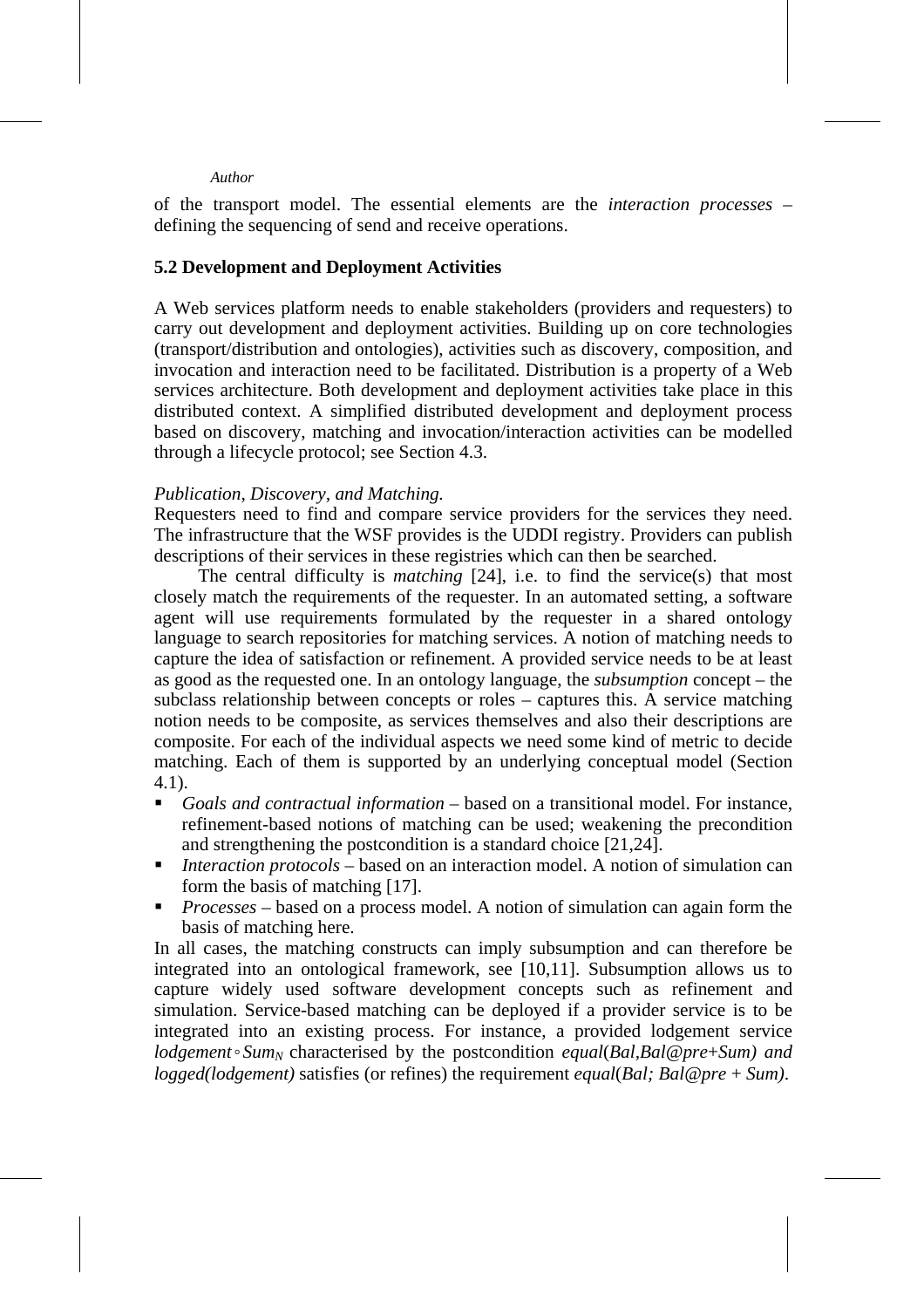Description and reasoning using ontology technology is the central contributor to discovery and matching activities. Reasoning can be facilitated through the use of description logic-based inference tools [5] or through the use of transition system and automata-based approaches for verification [25].

#### *Composition and Development.*

Composition can be both a development-time and a run-time activity. Services can be composed to composite service processes. An expression like *login*; !(*lodgement*  + *transfer + balance*)*; logout* describes a composite service process. This process might be assembled from service different providers. In that case, each individual service has to fit into the context by matching the process requirements – the process is here the client of the provided services.

We can distinguish client-side and provider-side composition of provider services, and provider-side constraining of provider services followed by client-side composition [6]. The variants can be characterised by the degree of cooperation and the degree of automation that is enabled. Automation is important for run-time composition.

## *Invocation and Interaction.*

In an automated approach, activities of the provider and the requester have to be synchronised. We can define inference rules based on the ontology language that govern these synchronisations at runtime [22]. Important is here that different communication channels are used for retrieval and matching on the one hand and later service invocation interactions on the other – as expressed in the service lifecycle example. An inference rule, such as the following connector rule

 $\forall$  *servA<sub>CTR</sub>*(*servA<sub>INV</sub>*). *postCond<sub>A</sub> and*  $\forall$  *servB<sub>CTR</sub>*(*servB<sub>INV</sub>*). *postCond<sub>B</sub>*  $\forall$  *servA<sub>CTR</sub>*(*servA<sub>INV</sub>*)| *servB<sub>CTR</sub>*(*servB<sub>INV</sub>*). *postCond<sub>A</sub>*  $\cap$  *postCond<sub>B</sub>* 

define and constrain the execution behaviour. The rule describes the establishment of an invocation connection *INV* between two services using contract channels *CTR*. The two services in this situation could be a client-side process *servA* and a serverside process *servB*, which might be executed in parallel and which might interact.

Internet protocols provide the basic transport infrastructure. On top of these, service-specific protocols such as SOAP provide an RPC mechanism. Ontologybased interaction patterns describe the interaction behaviour of services. The inference techniques need to be implemented based on the existing interaction infrastructure. Engines for SOAP-based service invocation and interaction can be extended to deal with semantical checks.

# **6 Conclusions**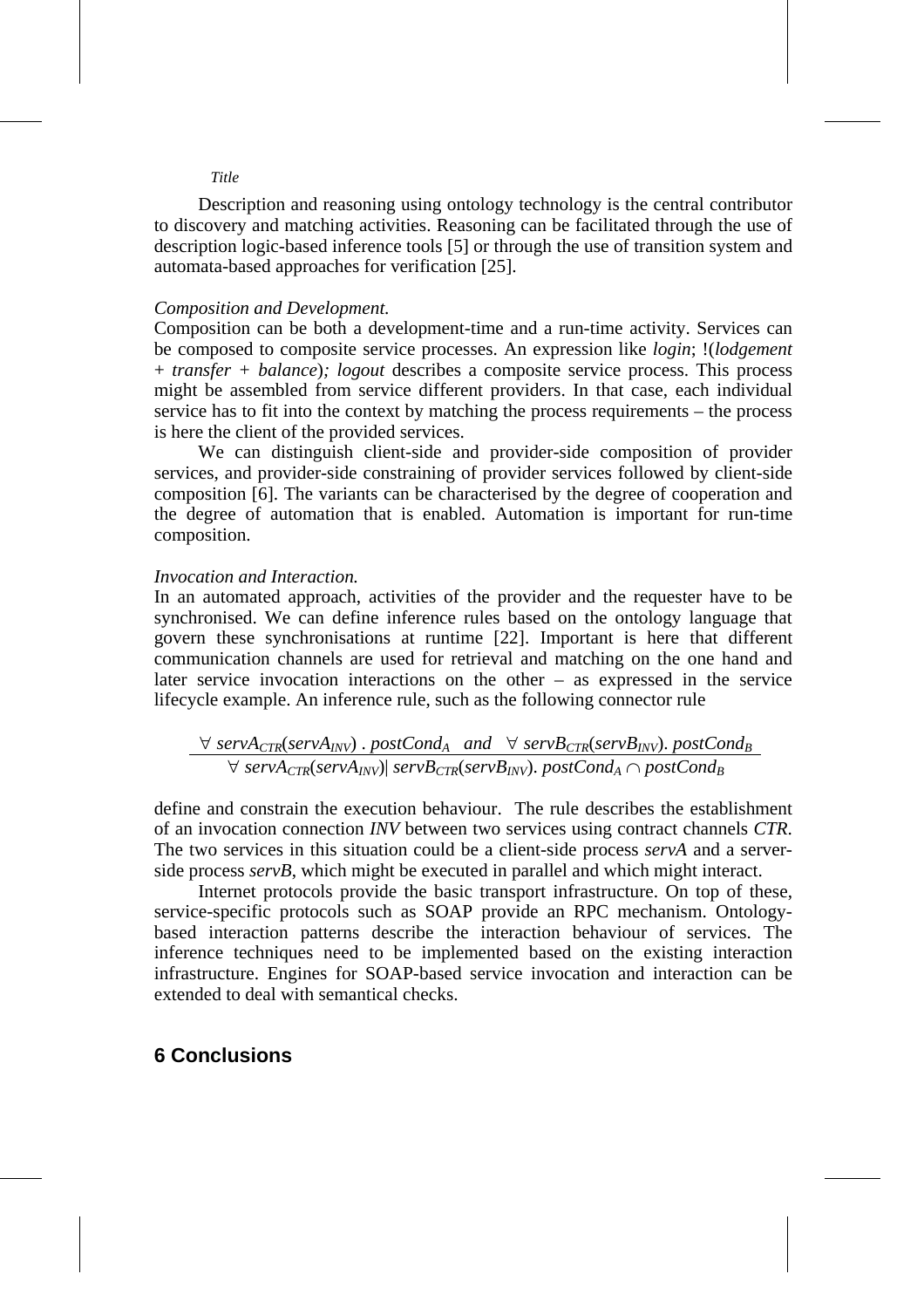Semantic Web services are an increasingly important topic. However, a coherent conceptual architecture for semantic Web services that captures and integrates recent developments is currently lacking. We have addressed the integration of the different aspects models, language, infrastructure, and activities through our conceptual architecture. Several directions – including ontological modelling and process composition – are currently investigated. We have integrated these two central aspects into our conceptual architecture.

The proposed conceptual architecture is the result of an empirical investigation into various approaches in the Web services context. It aims to act as a taxonomy and through its linkage of models, languages, infrastructure, and activities; it helps us to better understand the problems of Web services development and deployment. It aims to provide a foundation for a semantic Web service-oriented development methodology. It captures current developments such as the Web service framework WSF, OWL-S, WS-BPEL, and others, and places these in the wider development context. We have demonstrated the suitability of the central architecture aspects and how the architectural framework can be realised using concrete technologies illustrated by an online banking example.

A high degree of automation is a requirement for the future of the Web services framework – scalability and, therefore, the success of the framework depend on it. Automation requires shared semantics in a distributed, heterogeneous environment for development and deployment. Ontology technology is a solution to this problem. (The technical aspects of the ontology framework we have presented here are only indicative of what is needed on the language and model side.) Ontologies are reflected in all facets of our conceptual architecture – models, languages, infrastructure, and activities. Ontologies can capture the process-oriented view on services and can provide the necessary features to support the corresponding activities. One of the aspects that we neglected in our discussion are quality-ofservice issues. They include various aspects including performance and security. Despite the importance of these aspects, we have restricted our focus here on functional behaviour.

In addition to semantics and ontologies, services as processes is a notion that is central to enhance the Web services framework – and that needs to be made explicit in conceptual architectures and service infrastructures supporting the framework. Service choreography and orchestration are two terms that capture the idea of business and workflow process definition based on service process composition. We have demonstrated that ontology technology can be used to capture services as processes and also process composition.

Our analysis of a number of semantic Web services extensions and process composition approaches indicates progress towards a new methodology for composition-based semantic service development and deployment – to be supported by a generic conceptual and architectural framework. The Web environment requires suitable workflow processes in particular for service development. Our proposed services-oriented development and deployment architecture is different in many ways from the current Web services framework WSF. It exhibits characteristics of a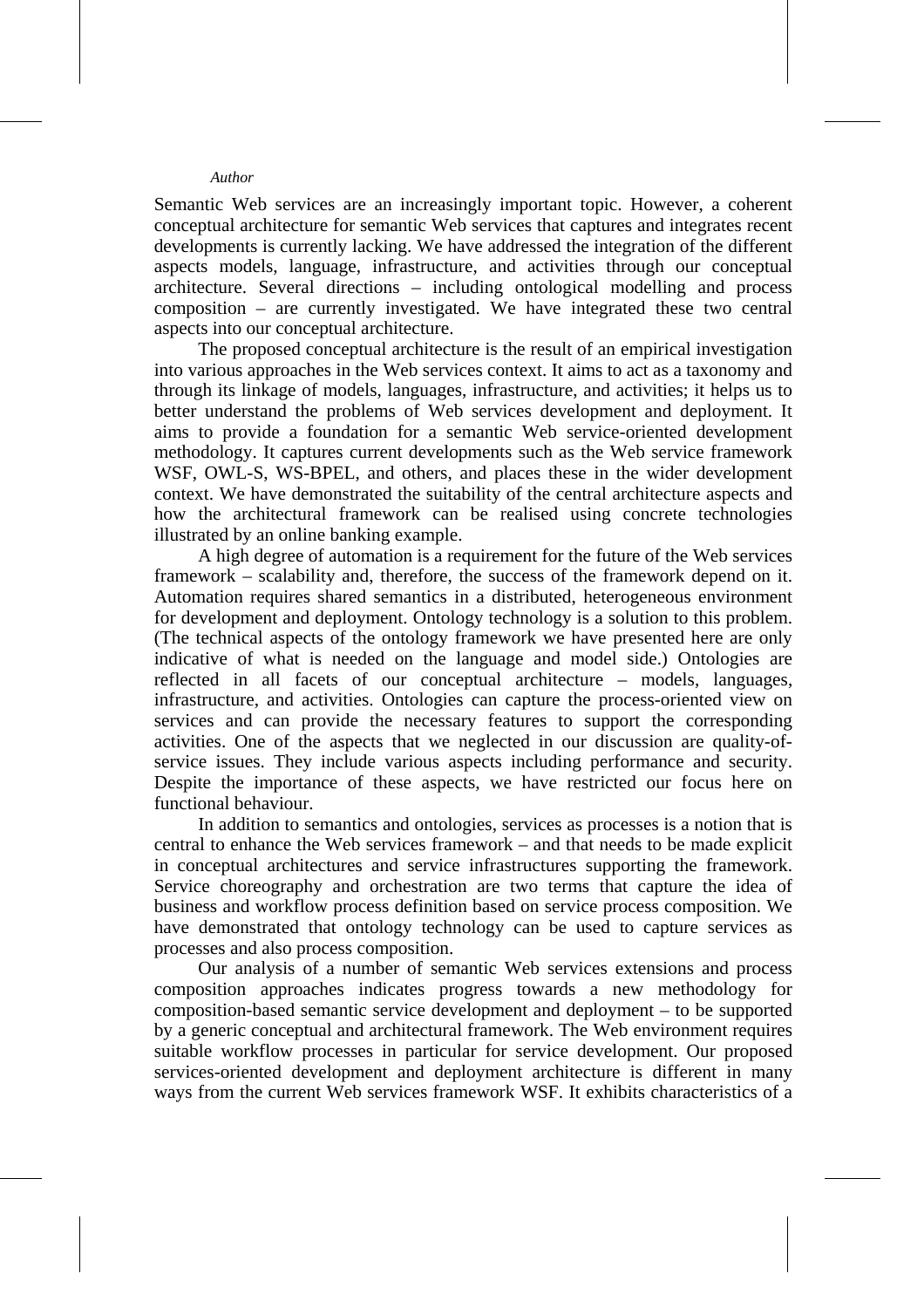component framework. It supports a different style of development and deployment embracing composition and workflow processes. It creates a space for composable, Web service-enabled components. Our achievement is the introduction of an architecture for these service components that connects the aspects model, language, infrastructure, and activity based on coherent Web-based ontology and transport technologies.

# **References**

- 1. World Wide Web Consortium. *Web Services Framework*. http://www.w3.org/2002/ws, 2003.
- 2. DAML-S Coalition. DAML-S: Web Services Description for the Semantic Web. In I. Horrocks and J. Hendler, editors, *Proc. First International Semantic Web Conference ISWC 2002*, LNCS 2342. pp. 279–291. Springer-Verlag, 2002.
- 3. D. Fensel and C. Bussler. The Web Services Modeling Framework WSMF. *Electronic Commerce Research and Applications*. 2002.
- 4. W3C Semantic Web Activity. Semantic Web Activity Statement, 2002. http://www.w3.org/sw.
- 5. F. Baader, D. McGuiness, D. Nardi, and P.P. Schneider, editors. *The Description Logic Handbook*. Cambridge University Press, 2003.
- 6. C. Szyperski. *Component Software: Beyond Object-Oriented Programming 2nd Ed.* Addison-Wesley, 2002.
- 7. S. McIlraith, T.C. Son, and H. Zheng. Semantic Web Services. *IEEE Intelligent Systems* 16(2). March/April. 2001.
- 8. C. Pahl. A Conceptual Framework for Semantic Web Services Development and Deployment. In L.-J. Zhang and M. Jeckle, editors: *European Conference on Web Services ECOWS 2004*. Springer-Verlag. LNCS 3250. pp. 270-284. 2004.
- 9. E. Motta, J. Dominigue, L. Cabral, and M. Gaspari. IRSII: A Framework and Infrastructure for Semantic Web Services. In D. Fensel, K.P. Sycara, and J. Mylopoulos, editors, *Proc. International Semantic Web Conference ISWC'2003*. pp. 306–318. Springer-Verlag, LNCS 2870, 2003.
- 10. C. Pahl. An Ontology for Software Component Matching. In *Proc. Fundamental Approaches to Software Engineering FASE'2003*. Springer-Verlag, LNCS Series, 2003.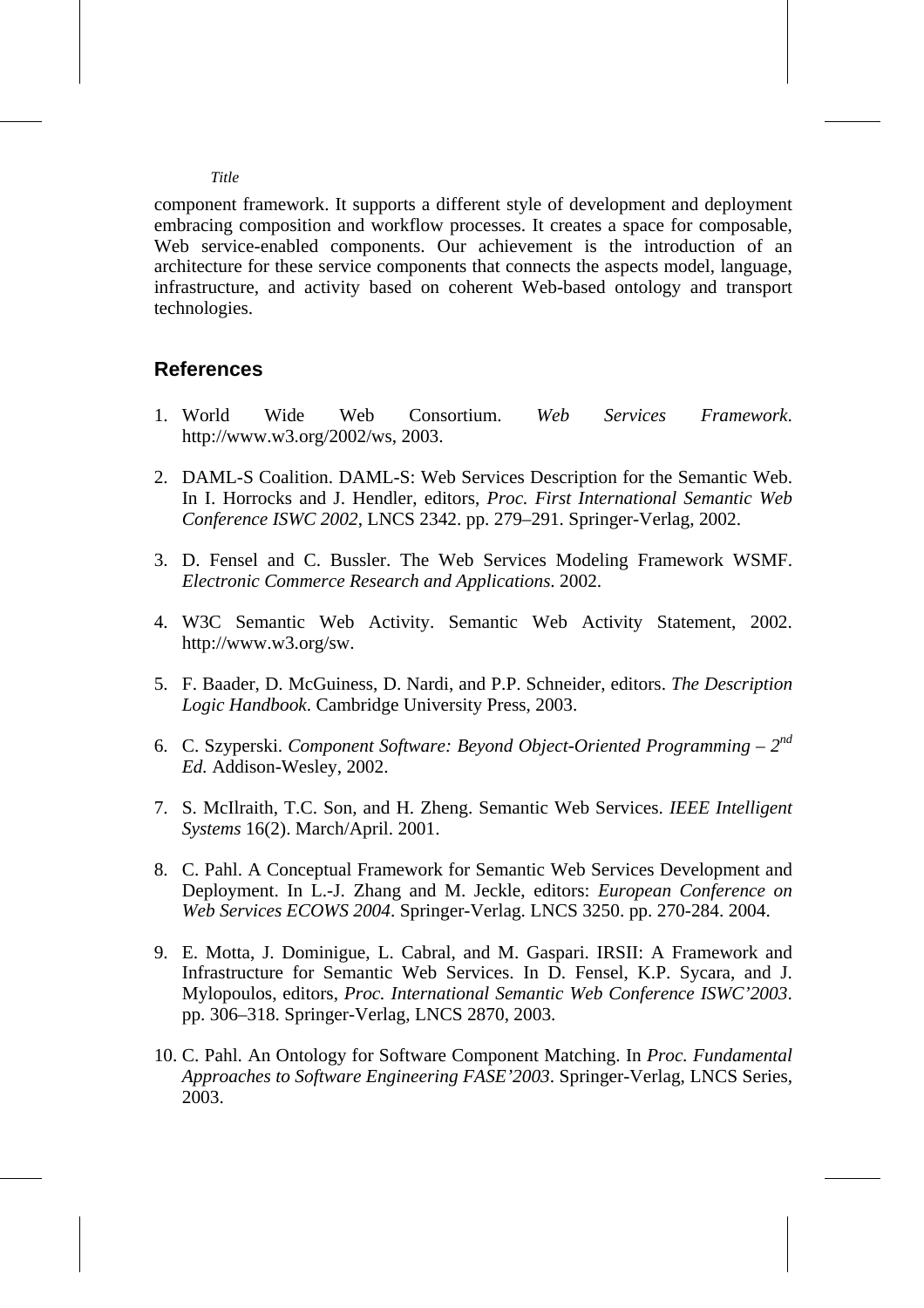- 11. C. Pahl and M. Casey. Ontology Support for Web Service Processes. In *Proc. European Software Engineering Conference and Foundations of Software Engineering ESEC/FSE'03*. ACM Press, 2003.
- 12. R. Zhang, I.B. Arpinar, and B. Aleman-Meza. Automatic Composition of Semantic Web Services. In *Proc. International Conference in Web Services ICWS'2003*. 2003.
- 13. S. Narayanan and S.A. McIlraith. Simulation, Verification and Automated Composition of Web Services. In *Proc. World-Wide Web Conference WWW'2002*. 2002.
- 14. L. Chen, N. Shadbolt, C.A. Goble, F. Tao, S.J. Cox, C. Puleston, and P.R. Smart. Towards a Knowledge-Based Approach to Semantic Service Composition. In D. Fensel, K.P. Sycara, and J. Mylopoulos, editors, *Proc. International Semantic Web Conference ISWC'2003*. Springer-Verlag, LNCS 2870, 2003.
- 15. C. Zhou, L. Chia, and B. Lee. DAML-QoS Ontology for Web Services. In *International Conference on Web Services ICWS 2004*. IEEE Press. pp. 472-479. 2004.
- 16. R. Lara, D. Roman, A. Polleres, and D. Fensel. A Conceptual Comparison of WSMO and OWL-S. In L.-J. Zhang and M. Jeckle, editors: *European Conference on Web Services ECOWS 2004*. Springer-Verlag. LNCS 3250. pp. 254-269. 2004.
- 17. D. Sangiorgi and D. Walker. *The* π*-calculus A Theory of Mobile Processes*. Cambridge University Press, 2001.
- 18. N. Desai and M. Singh. Protocol-Based Business Process Modeling and Enactment. In *International Conference on Web Services ICWS 2004*. IEEE Press. pp. 124-133. 2004.
- 19. J. Rao, P. Küngas, and M. Matskin. Logic-Based Web Services Composition: From Service Description to Process Model. In *International Conference on Web Services ICWS 2004*. IEEE Press. pp. 446-453. 2004.
- 20. F. Plasil and S. Visnovsky. Behavior Protocols for Software Components. *ACM Transactions on Software Engineering*, 28(11):1056–1075, 2002.
- 21. B. Meyer. Applying Design by Contract. *Computer*. pp. 40–51, October 1992.